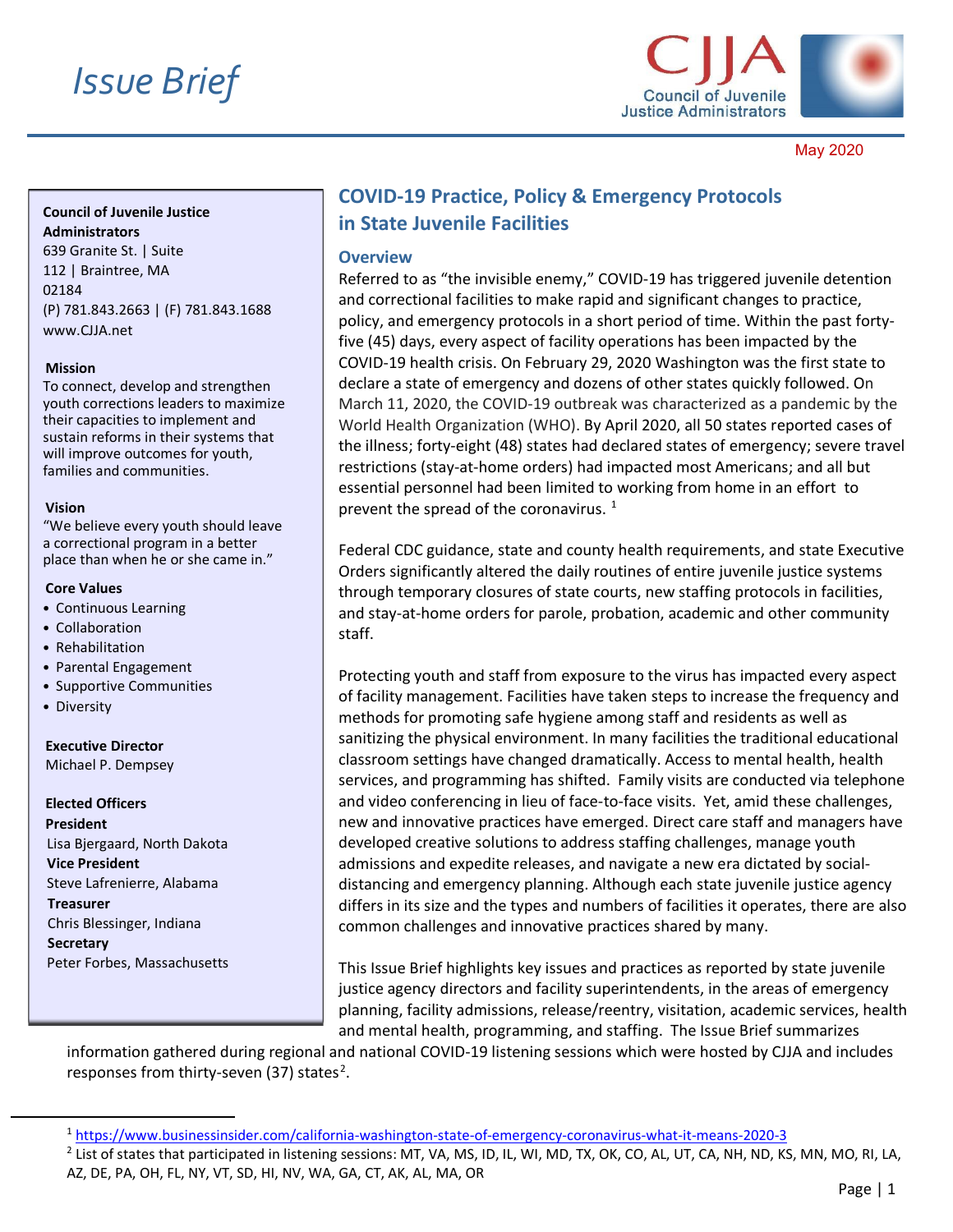While the information provided is by no means exhaustive, it offers a variety of considerations and responses to the current pandemic. As one state juvenile justice director shared in an email to CJJA, *"All answers are subject to modification on a weekly basis. [It is a] Very fluid situation and by the time we implement a strategy the landscape has already changed."* As the situation in facilities evolves and new information becomes available, CJJA will provide updates to its website.

## **Emergency Planning, Pandemic Management and Communications**

Prior to the COVID-19 outbreak, it was a common practice for state juvenile facilities to have a Continuity of Operations Plan (COOP). These plans encouraged by the Federal Emergency Management Agency (FEMA), describe how essential operations will continue under a broad range of circumstances and what recovery functions will look like and how they will be implemented. Most facilities had already developed these emergency preparedness plans but until recently those plans did not include protocols to address a pandemic. Even in Orleans Parish, LA where there was already an active COOP, Natural Disaster procedures, and recent experience in emergency response to Hurricane Katrina, the state plan did not include strategies for effectively responding to a pandemic. During the recent CJJA listening forums most facilities reported that pandemic protocols were not part of facility emergency plans, but these newly developed protocols are now being put to the test. Pandemic Emergency Response plans are a critical component for juvenile facilities. Additional information on pandemic planning can be found at [CJJA Coronavirus-19-](http://cjja.net/coronavirus-19-resources/) [Resources.](http://cjja.net/coronavirus-19-resources/)

State agency directors and facility staff, report that the frequency, the pace, and the level of transparency in their communications has helped ease the anxiety experienced by youth and staff. Communication and education about the virus are paramount to an effective response. With this understanding, many agency directors and facility superintendents have organized daily briefings with executive leaders and direct care staff to stay current on emerging guidelines and to share recommendations from the CDC and state and local health departments. These daily briefings include

executive level team members, a cross section of direct care staff at all levels and disciplines, and individuals across jurisdictions who are responsible for essential services. Agencies report that effective communication with confined youth about the virus is a priority and that most youth are responding well to a new, temporary normal. New York is a notable example where the juvenile justice agency is part of a statewide taskforce led by the Governor's Office. New information gathered at daily briefings is incorporated into operations in the eight juvenile justice facilities across the state. In the initial phase of the response to the virus, the New York Division of Juvenile Justice and Opportunity for Youth (DJJOY) called the parents/guardians of each youth in custody and sent letters to families to inform them of the conditions inside the facilities and changes to visitation policies. In Utah, to balance public safety and public health with the need to communicate to youth and their families, brochures and webinars were developed to help families understand changes to policies and to offer available resources. The Oregon Youth Authority (OYA) posts updates to its Facebook page as one avenue for communicating key messages to families.

## **Admissions and Intakes**

Prior to the COVID-19 outbreak the numbers of youth admitted to most state juvenile justice facilities had decreased partly due to legislation and new screening criteria that limited eligibility for secure confinement. This trend potentially aided juvenile facilities in responding to COVID-19 by philosophically and operationally preparing facilities to revise screening instruments and adopt more restrictive admission criteria which resulted in fewer admissions. During March 2020, jurisdictions reported that most facilities either significantly restricted or halted admissions entirely. In addition, during listening forums jurisdictions reported a decline in the average daily population. If youth were still being admitted in early-March, most facilities were implementing new screening criteria administered through a series of questions about recent travel, current health conditions, potential exposure to the virus, and temperature screenings. By early April 2020, most state juvenile facilities had temporarily suspended admissions.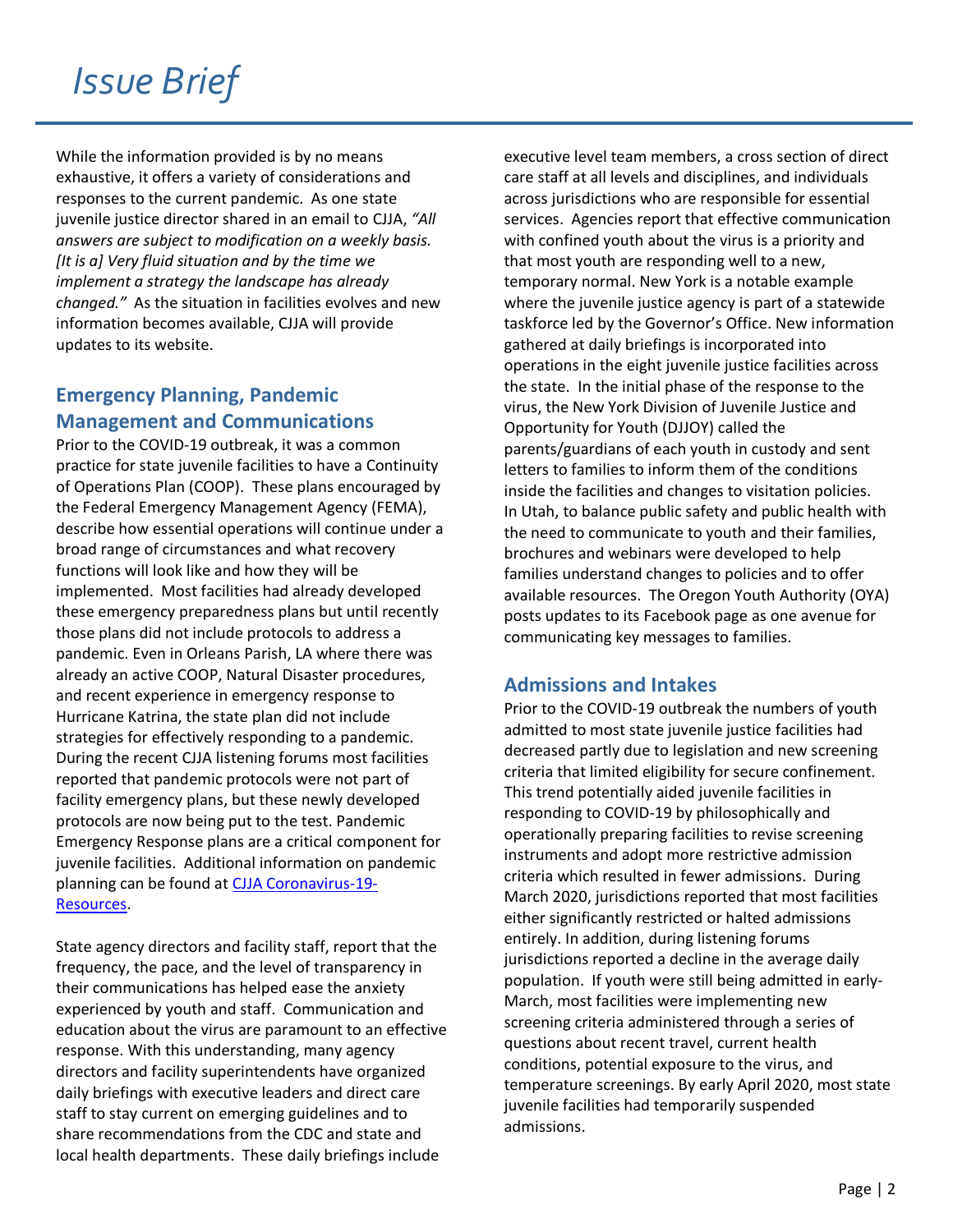Another factor contributing to recent declines in facility populations is juvenile justice agencies and courts have discontinued the widespread practice of incarcerating youth for technical violations of probation, parole, or other community supervision. Juvenile facilities still accepting new admissions report that all new intakes are subject to a 14-day quarantine. In Pennsylvania, two intake units (one for girls and one for boys) have been developed to accommodate these new safety measures. The Indiana Department of Correction (DOC) is still receiving new intakes but as part of the intake process is now conducting COVID-19 screenings. New admissions practices from other states:

- In Alabama, the Department of Youth Services (AL DYS) suspended intakes into state custody for a period of three weeks. Currently, the courts are closed until mid-April and consequently, intakes may be halted for an extended period.
- Massachusetts, Mississippi, Florida, and North Dakota's commitment numbers have decreased significantly during the past 30 days and new policies restrict intakes to all facilities.
- After negotiating with local detention facilities, the Illinois Department of Juvenile Justice (IL DJJ) has suspended new intakes to its state facilities. In addition, to reduce admissions, DJJ revised the technical parole violation screening tool to halt issuing warrants for youth who do not have new charges and are not currently posing a risk to public safety.

Local Detention Facility Admissions: Although most state juvenile justice agencies do not have jurisdiction over local detention centers, they have reported increased collaboration between state and local juvenile justice officials regarding how to handle admissions in juvenile facilities. For example, Ohio Department of Youth Services (DYS) continues to accept admissions at state juvenile facilities but has enlisted the help of county juvenile detention centers to develop a consistent screening protocol to be used across the state. The protocol requires a two-part screening process that will ensure youth coming from or going to

a DYS facility are screened at the originating and destination facilities.

### **Releases and Reentry**

Not every state juvenile justice agency has the statutory authority to release youth. However, those state agencies that have releasing authority have reported immediate efforts to release lower risk youth who are non-violent and also those youth who are already on a release plan, unless the youth's release would threaten public safety. Release plans ensure that youth are released to safe, appropriate, and healthy environments where they can receive necessary supports and services. State agencies continue to follow release and reentry protocols that include provisions that allow youth to be safely cared for in their homes and communities while ensuring public safety.

State agencies without release authority must coordinate and receive approval from the courts. The urgent situation created by COVID-19 leaves state agencies like Alabama DYS and Maryland DJJ in the unexpected role of working with courts in which dockets have been suspended or only emergency hearings are being held and conducted only by video. Maryland is one of three states, along with Texas and Pennsylvania, where lawyers have sought the mass release of juvenile offenders who have underlying health conditions or are determined not to pose a danger to society.

To expedite release decisions, many state agencies are performing case-level analyses to identify immediate releases, especially in jurisdictions facing critical staff shortages as a result of the Covid-19 pandemic.

- An internal analysis underway in Alabama DYS considers a new threshold for assessment scores for risk to reoffend that would hold Felons and Serious Juvenile Offenders (SJOs) in custody and consider all other youth eligible for release.
- Massachusetts DYS is reviewing all youth who are committed to treatment beds who are currently eligible for release within thirty (30) days.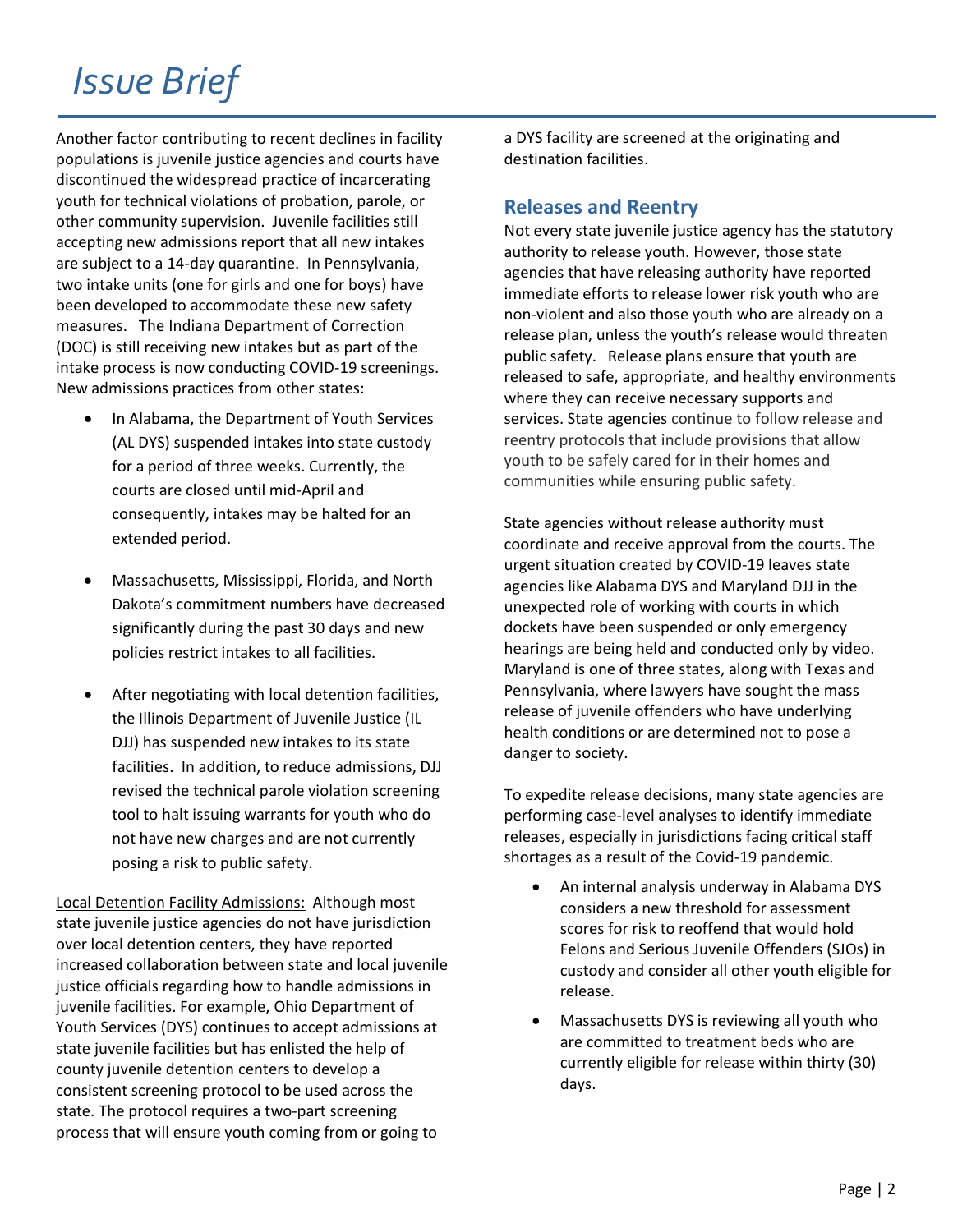- Mississippi recently released twenty (20) youth and are maintaining an average daily population (ADP) of 29 youth compared with the typical ADP of 60.
- In Utah, the court system is working to vacate warrants for youth.
- In Oklahoma, DCJJ is ensuring that all youth set for release have a solid discharge plan. In addition, the time needed to file a petition for release has been shortened.
- Colorado DYS is reviewing all youth in its custody and has 69 youth who have received expedited releases. An Executive Order to temporarily authorize releasing authority to the Colorado DYS (from the parole board) has also contributed to the large number of releases.

IL DJJ has taken several measures to expedite releases, creating categories of youth eligible for immediate release (e.g. girls in advanced stages of pregnancy) and shortening the time it takes for release reviews. To shorten administrative decision-making timeframes, all youth who have release reviews scheduled through June 2020 are being reviewed as a group instead of reviewing only a few cases each week. IL DJJ is also reviewing those cases in which youth are within 60 days of discharge from aftercare and are demonstrating success. Additionally, the 30-day waiting period after a notice of eligibility for release is submitted was waived, shortening stays even more dramatically. To support successful reentry and with help from community providers, DJJ is sending youth home with nonperishable food, hygiene care packages, and gift certificates. In addition, DJJ provides free remote support from Aftercare Specialists and mentors who can be accessed from any mobile phone.

The reentry support and supervision for youth recently released from secure care from Utah DJJS now incorporates social distancing expectations. The number of supervision visits has increased to ensure that youth are following their release plans, are receiving the necessary supports in the community to be successful and are remaining arrest-free. New protocols for the community-based supervision staff include in-person and video visits, questions to ask

youth and families, and specific physical distancing requirements. Knowing that many youth who are released to the community will need extra support, the Utah DJJS provides each youth a cell phone when they leave the facility.

## **Visitation**

Although state juvenile agency directors wrestled with the philosophical challenges of halting face-to-face family visitations for youth in custody, they acted quickly to do so in order to prevent the transmission of COVID-19. Directors reported that restricting visitation was taken seriously; by early April all 50 states had temporarily suspended in-person visits to juvenile facilities with protocols developed to communicate these changes to parents and families. Virtual visitation and/or phone calls have replaced in-person visits. In many cases, the use of video and internet technologies have increased the opportunities for youth and families to stay in touch.

Meetings with outside service providers and attorneys have also been moved to virtual meetings to ensure continuity of care and support. During the listening forums facilities reported using technology ranging from facetime and phone calls to Google hangouts and video visits in order to keep youth connected to families and supportive adults.

Massachusetts, Indiana, Illinois, Mississippi, Virginia, Montana, Ohio, New York, and Kansas facilities (among others) have temporarily prohibited access by volunteers and visitors. However, these states have increased video visitations and allowed youth to call families more frequently and, in many cases, offering additional, no cost calls and video visits.

In New Hampshire, 200 cell phones were issued to families through the state agency's account allowing families to keep in touch with youth in custody. Court hearings are being conducted using Zoom. New Hampshire is currently working with select cell phone providers to provide discounted rates, increase data availability to users, and provide additional hotspots. These efforts have helped foster healthy connections between youth and families.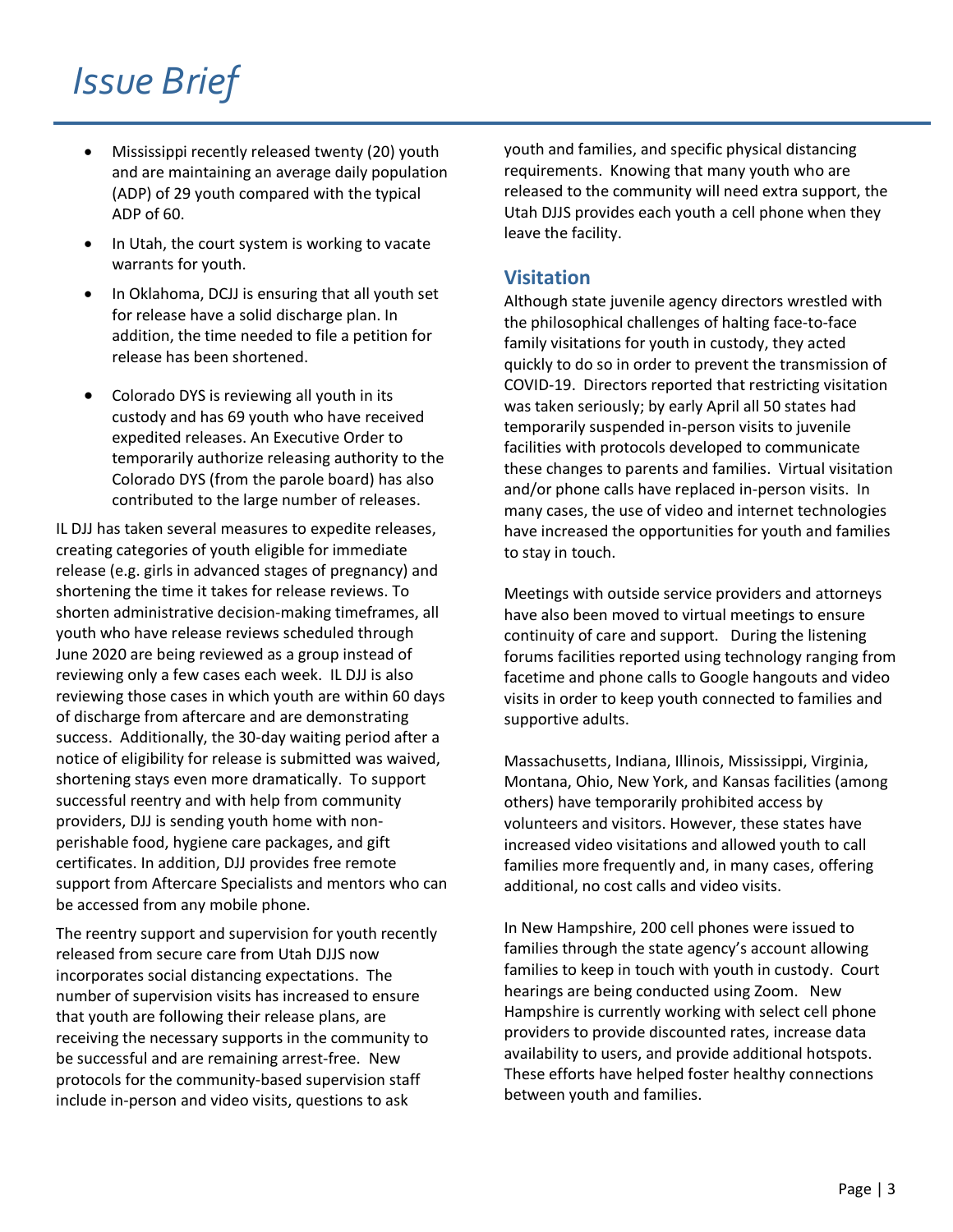## **Academic Services**

Operating under new policies that are intended to prevent contagion, juvenile facilities are still required by law to educate their residents. It is known that many if not most youth in the juvenile justice system have challenging academic histories and special education needs. State juvenile justice facilities have adopted two main strategies for continuing the provision of education to youth amidst the current health crisis. In states where schools have shuttered classrooms, learning has moved to online or to individual academic work packets prepared by teachers. In those states where teachers are employees of the facility, teachers are present in-person in the classrooms with smaller class sizes that rotate on separate schedules to keep social distancing and allow for classroom cleaning. Some facilities report conducting school on living units to avoid unnecessary movement. To further support academic achievement, facility staff tutor youth and help with homework. Highlights from around the country include:

- Mississippi, North Dakota, Indiana, and Minnesota continue to provide in-person education and other treatment programs in smaller group settings and modified school schedules.
- In Arizona, facilities employ district teachers as employees. These teachers continue to hold classes and provide special education services to youth.
- California is still holding in-person classes and has implemented social distancing and increased cleaning procedures in the classrooms. They remain committed to providing in-person learning if possible and as long as it remains safe to do so.
- Delaware is practicing six- feet social distance and limiting the amount of youth and staff in the classroom to under 10.
- Illinois DJJ's school is operating with no more than four (4) youth in a classroom at any given time. Residents and teachers are practicing social distancing and cleaning procedures every shift.
- In Louisiana, students are participating in distance learning. Teachers are telecommuting and preparing academic work packets for students.
- Maryland DJS and the Maryland State Department of Education, which has the responsibility to educate youth confined in DJS facilities, have worked together to implement a distance learning model. Youth attend two remote learning classes in the morning and three in the afternoon. The distance learning initiative is designed to promote continuity and educational progress for youth in both detention and committed facilities. Youth will attend classes in small groups to adhere to social distancing guidelines.
- Montana has transitioned educational classes back to the housing units so that staff, youth and units are not mixing. Teachers are assigned to units to teach small groups and do not travel to other housing units.
- Ohio DYS has placed all schoolwork online and teachers are working remotely with students. For security reasons, select internet sites are blocked while youth receive educational services.
- The Oregon Department of Education holds the contracts for educational services in Oregon Youth Correctional Facilities. All nine OYA schools announced closures through spring break and are now engaged in online learning for the remainder of the school year.
- The Rhode Island DCYF Alternative Learning Program is still holding classes for approximately 32 youth (the total current census). The program must limit access to classrooms based on state gathering limits to include no more than a total of five (5) individuals including the teacher. Youth rotate into academic sessions in two-hour intervals. For youth under specific quarantine and/or for other miscellaneous circumstances, the program ensures that teaching staff provide students with appropriate work through nonelectronic means to be completed on an individual basis.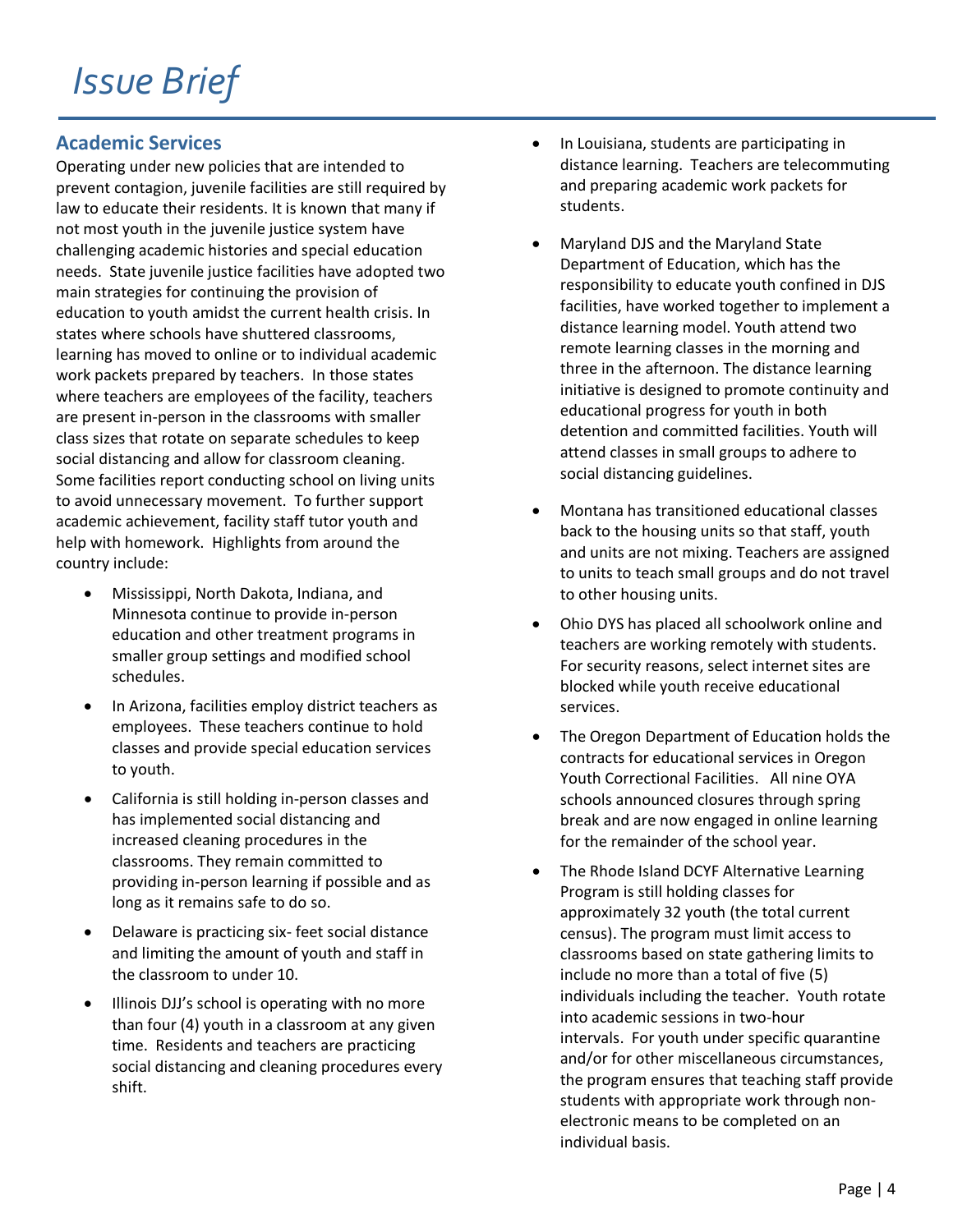- Alabama DYS schools have restricted teachers from having face-to-face contact with youth and instead offer individual learning packets to students.
- New York is requiring teachers to provide individualized assignments and folder work. Teachers are responsible for checking the work and refilling folders, as necessary.

### **Social Distancing without Isolation**

Agency and facility leaders recognize the importance of reducing and limiting all forms of unnecessary isolation and confinement. These leaders are actively addressing these issues through a variety of measures that enable for the continuity of programming and operations while also promoting and preserving the health and wellness of both staff and youth.

Larger facilities with dormitory-style settings are not ideal for ensuring social distancing of youth. However, facilities have managed to developed group living strategies that allow smaller numbers of youth to stay together as a unit during movements throughout the facility (i.e. for education and other programming). In Missouri, each of the twenty-seven (27) juvenile facilities has required different responses and emergency plans. For example, normally youth would be organized into groups of ten (10) or more for the purpose of programming, recreation, and school activities. Now, larger facilities with denser populations have divided youth into smaller groups of up to six (6) youth. To support new small group living arrangements, Maryland brought in temporary bathrooms to accommodate basic daily needs. All agencies who participated in the listening sessions reported their facilities have reduced or eliminated unnecessary movement within and between facilities.

Maintaining the levels and diversity of programming in facilities is difficult when specialized, non-essential program staff are restricted from entering facilities. Recreational programming adjustments include social distance, less numbers of youth on sports teams, and non-contact activities. In New Hampshire, the debate club and other programming activities which are provided by local colleges have migrated to an online platform. In Wisconsin small groups of youth are programming together for recreation, arts, and outdoor activities. In North Dakota, normal programming is still

being maintained. In Minnesota, the programming and education schedules have been altered to limit up to five (5) youth in a group at one time.

Community -based service providers in Illinois are being creative as they attempt to continue to provide services to youth in the DJJ facilities. Remote mentoring, religious services, and Bible studies are now being accessed by youth online via tablets provided by DJJ.

Utah DJJS continues to deliver evidence-based programming as a result of an earlier investment in a HIPAA compliant Telehealth platform. This has allowed for a seamless transition from face-to-face visits to virtual health and mental health visits. This platform has allowed for the continuation of the required treatment and supportive programming for youth.

With few exceptions, states reported that court hearings are taking place remotely with the use of video technology to replace youth having to be transported.

## **Facility Staffing**

The initial responses of juvenile facilities to prohibit facility visitors and all but essential personnel from entering has had a positive impact on minimizing and reducing facility exposure rates. Developing health screening protocols for staff and youth also aided in reducing exposure rates. Most states have ordered all but essential staff to work from home or have placed non-essential staff on furlough or administrative leave. Staff at multiple state facilities have tested positive for COVID-19. A handful of facility staff have died from the virus. In almost all facilities, essential staff who report to work are subject to health screenings and temperature checks at the beginning and sometimes during their shifts. They are required to wear protective masks to limit the risk of contagion and to engage in extra duties to clean and disinfect facilities.

It is not a far reach to conclude that direct care staff are under enormous pressure and stress as they manage facility operations and help ensure the safety, health, and wellness of youth entrusted to their care. Emergency protocols that suspend or limit admissions and expedite releases have had a positive impact on the staffing situations of these facilities. As previously mentioned, reductions to population, early releases,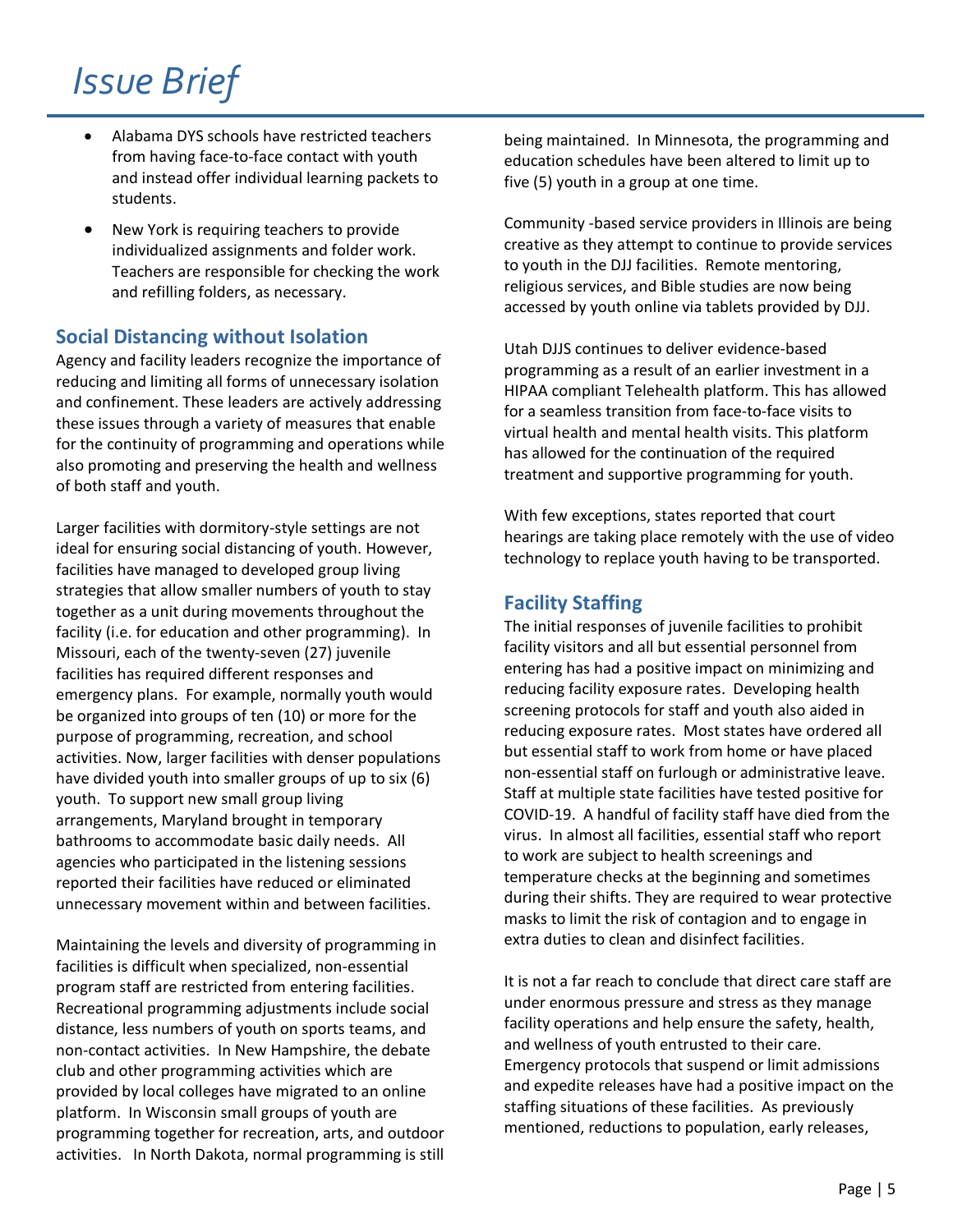and suspended admissions, combined with population management strategies are factors that have positively impacted staffing plans in many state facilities.

Facilities that implemented early health screenings of staff were able to create a rotation of available healthy workers. Illinois is using a load-management and rotational approach in which direct care/program staff are on duty for a 14-day rotation and then off for 14 days. Other states have employed a similar approach referred to as a "Fireman's shift" which is a 48- hour shift that requires staff to sleep overnight at the facility. At the end of the 48-hour shift staff have five (5) days off. These shift rotation approaches help maintain healthy staff while also allowing staff time to take care of their families. A handful of agencies report paying shift differentials or hazard pay to incentivize essential staff to report for duty. Under California's unified structure and employee classifications, probation field officers have been called to replace facility staff during shortages.

Staff education, training, and stress management programs have helped mitigate the negative impacts of work stress. However, this is an unprecedented time and as such, juvenile justice directors report that staff are experiencing a range of additional stressors,

increased job duties, longer shifts, and increased health risk concerns. All directors also maintain that among their top priorities is to help manage and promote staff wellness which includes addressing staff anxieties and fears promptly. To tackle staff wellness, New York state has implemented a new hotline to provide needed emotional support and connections to resources.

Many state juvenile justice agencies are also working closely with their Employee Assistance Program (EAP) to connect staff with counselors and support services. In North Dakota, the Director has scheduled appointments for staff to regularly check-in with EAP counselors. In Utah, staff are encouraged to take a desktop wellness survey at regular intervals to increase self-awareness and monitor burn-out.

The practices, policies and issues covered in this publication will continue to evolve. CJJA will continue to communicate with its members and affiliates and provide opportunities to hear from subject matter experts, state agency directors and facility superintendents on emerging issues. As a response to these remarkable times, CJJA will host a series of webinars and additional listening sessions as well as publish updates to its website. For more resources, please visit the CJJA website [http://cjja.net/.](http://cjja.net/)